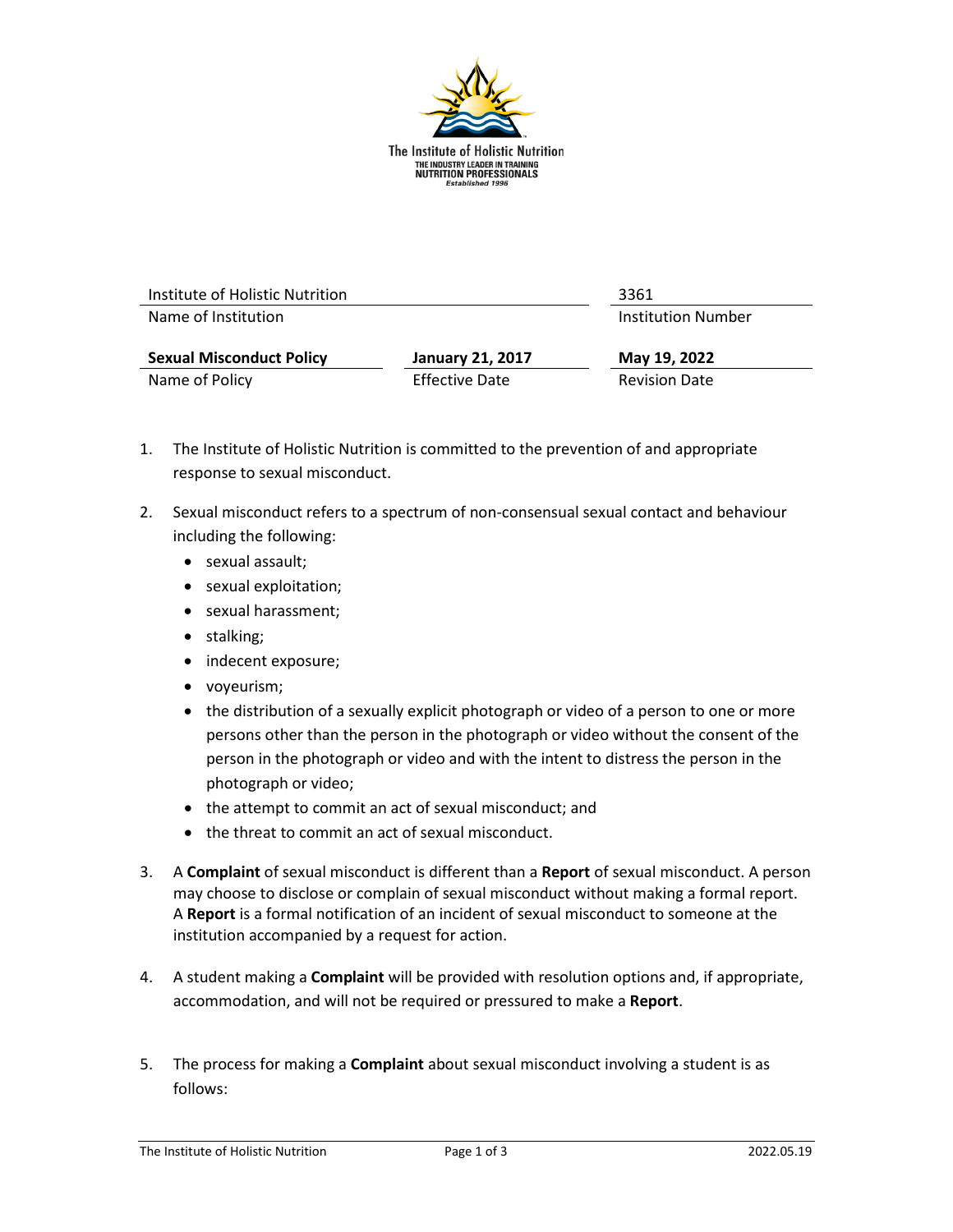

- Students of The Institute of Holistic Nutrition are to make complaints of sexual misconduct to the Student Liaison, Jenn-Marie Quinn or Campus Manager Jason Madden, in-person, by phone at 604-558-4000 or email [jquinn@instituteofholisticnutrition.com](mailto:jquinn@instituteofholisticnutrition.com) or [jason@instituteofholisticnutrition.com](mailto:jason@instituteofholisticnutrition.com)
- 6. The process for responding to a **Complaint** of sexual misconduct involving a student is as follows:
	- Upon receipt of a complaint of sexual misconduct, the Student Liaison or Campus Manager will respond promptly.
- 7. The process for making a **Report** of sexual misconduct involving a student is as follows:
	- Students of The Institute of Holistic Nutrition may file a report of sexual misconduct to the Student Liaison, Jenn-Marie Quinn or Campus Manager Jason Madden, in-person, by phone at 604-558-4000 or emai[l jquinn@instituteofholisticnutrition.com](mailto:jquinn@instituteofholisticnutrition.com) or [jason@instituteofholisticnutrition.com](mailto:jason@instituteofholisticnutrition.com)
- 8. The process for responding to a **Report** of sexual misconduct involving a student is as follows:
	- Upon receipt of a report of an incident of alleged sexual misconduct being made, the Student Liaison or Campus Manager will respond promptly and determine whether an investigation should take place; determine who should conduct the investigation; and determine whether the incident should be referred immediately to police.
- 9. It is contrary to this policy for an institution to retaliate, engage in reprisals or threaten to retaliate in relation to a Complaint or a Report.
- 10. Any processes undertaken pursuant to this policy will be based on the principles of administrative fairness. All parties involved will be treated with dignity and respect.
- 11. All information related to a Complaint or Report is **confidential** and will not be shared without the written consent of the parties, subject to the following exceptions:
	- If an individual is at imminent risk of severe or life-threatening self-harm.
	- If an individual is at imminent risk of harming another.
	- There are reasonable grounds to believe that others in the institutional community may be at significant risk of harm based on the information provided.
	- Where reporting is required by law.
	- Where it is necessary to ensure procedural fairness in an investigation or other response to a Complaint or Report.